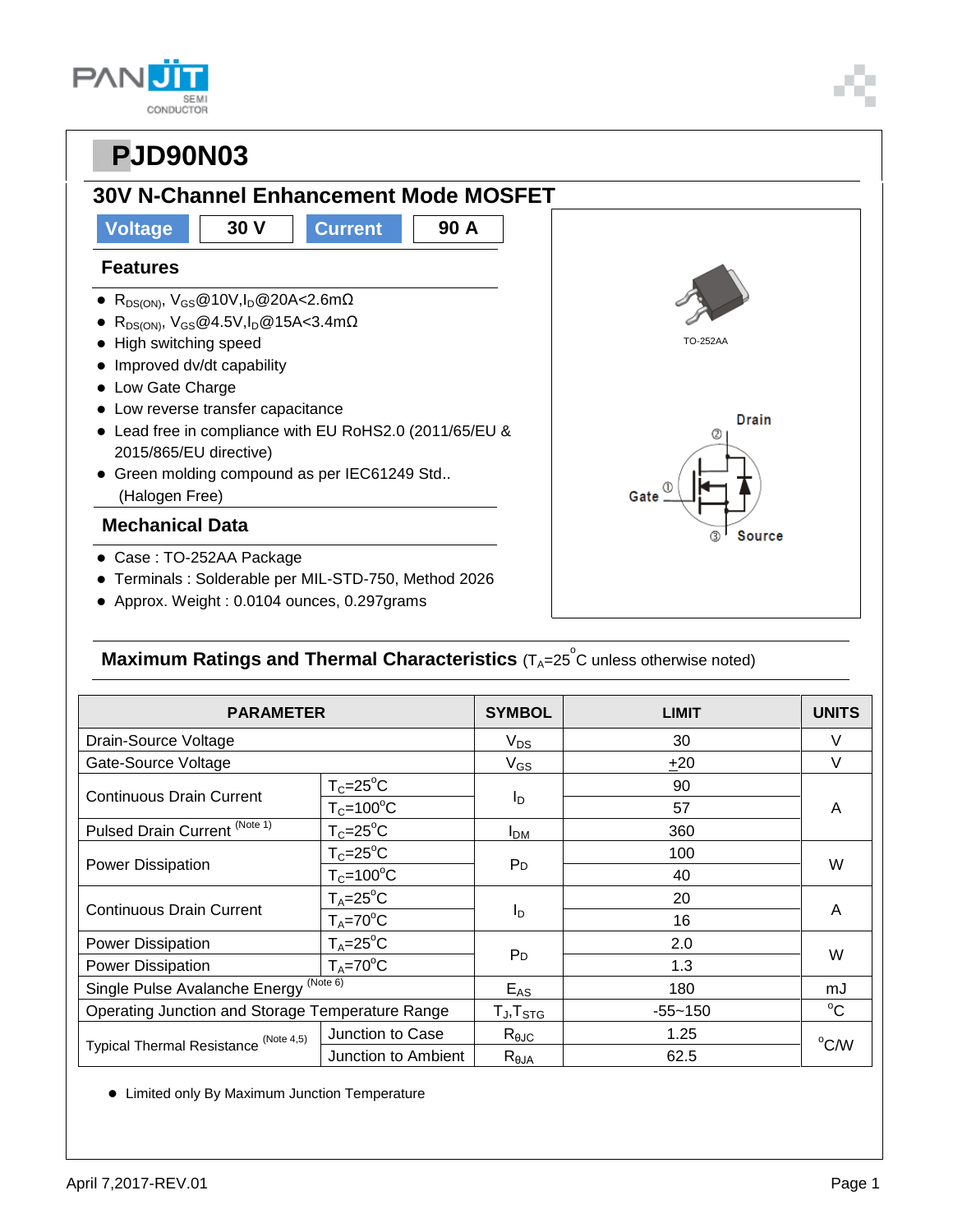

### Electrical Characteristics (T<sub>A</sub>=25<sup>°</sup>C unless otherwise noted)

| <b>PARAMETER</b>                 | <b>SYMBOL</b>            | <b>TEST CONDITION</b>                                                                  | MIN.                     | TYP.                     | MAX.           | <b>UNITS</b> |
|----------------------------------|--------------------------|----------------------------------------------------------------------------------------|--------------------------|--------------------------|----------------|--------------|
| <b>Static</b>                    |                          |                                                                                        |                          |                          |                |              |
| Drain-Source Breakdown Voltage   | <b>BV<sub>DSS</sub></b>  | $V_{GS}$ =0V, $I_D$ =250uA                                                             | 30                       | $\blacksquare$           | $\overline{a}$ |              |
| Gate Threshold Voltage           | $V_{GS(th)}$             | $V_{DS} = V_{GS}$ , I <sub>D</sub> =250uA                                              | 1                        | 1.6                      | 2.5            | $\vee$       |
| Drain-Source On-State Resistance | $R_{DS(on)}$             | $V_{GS}$ =10V, $I_D$ =20A                                                              | $\overline{\phantom{0}}$ | 1.9                      | 2.6            | $m\Omega$    |
|                                  |                          | $V_{GS} = 4.5V, I_D = 15A$                                                             | $\blacksquare$           | 2.4                      | 3.4            |              |
| Zero Gate Voltage Drain Current  | $I_{DSS}$                | $V_{DS} = 30V$ , $V_{GS} = 0V$                                                         | $\blacksquare$           | $\overline{\phantom{0}}$ | 1              | uA           |
| Gate-Source Leakage Current      | l <sub>GSS</sub>         | $V_{GS} = \pm 20V, V_{DS} = 0V$                                                        | $\overline{\phantom{0}}$ | $\overline{\phantom{0}}$ | $+100$         | nA           |
| Dynamic (Note 7)                 |                          |                                                                                        |                          |                          |                |              |
| <b>Total Gate Charge</b>         | $Q_g$                    | $V_{DS} = 15V$ , $I_D = 24A$ ,<br>$V_{GS} = 4.5V$ (Note 2,3)                           |                          | 35                       | ٠              | пC           |
| Gate-Source Charge               | $\rm Q_{\underline{GS}}$ |                                                                                        |                          | 13                       | ٠              |              |
| Gate-Drain Charge                | $Q_{gd}$                 |                                                                                        | $\blacksquare$           | 10                       | $\blacksquare$ |              |
| Input Capacitance                | <b>Ciss</b>              | $V_{DS}$ =25V, $V_{GS}$ =0V,<br>$f=1.0$ MHZ                                            |                          | 4305                     | ÷,             | pF           |
| <b>Output Capacitance</b>        | Coss                     |                                                                                        |                          | 617                      |                |              |
| Reverse Transfer Capacitance     | <b>Crss</b>              |                                                                                        |                          | 310                      |                |              |
| Turn-On Delay Time               | $td_{(on)}$              |                                                                                        |                          | 13                       | $\blacksquare$ |              |
| Turn-On Rise Time                | $t_{\rm r}$              | $V_{DS}$ =15V, $I_{D}$ =1A,<br>$V_{GS}$ =10V, R <sub>G</sub> =1 $\Omega$<br>(Note 2,3) | $\overline{\phantom{0}}$ | 14                       | $\blacksquare$ | ns           |
| <b>Turn-Off Delay Time</b>       | $td_{(off)}$             |                                                                                        |                          | 46                       |                |              |
| <b>Turn-Off Fall Time</b>        | tf                       |                                                                                        |                          | 32                       |                |              |
| <b>Drain-Source Diode</b>        |                          |                                                                                        |                          |                          |                |              |
| Maximum Continuous Drain-Source  |                          |                                                                                        |                          |                          |                |              |
| Diode Forward Current            | $I_{\rm S}$              |                                                                                        |                          |                          | 90             | A            |
| Diode Forward Voltage            | $V_{SD}$                 | $IS=1A, VGS=0V$                                                                        | $\overline{\phantom{a}}$ | 0.66                     | 1.0            | V            |

NOTES :

- 1. Pulse width<300us, Duty cycle<2%
- 2. Essentially independent of operating temperature typical characteristics.
- 3. Repetitive rating, pulse width limited by junction temperature TJ(MAX)=150°C. Ratings are based on low frequency and duty cycles to keep initial TJ =25°C.
- 4. The maximum current rating is package limited.
- 5. Roja is the sum of the junction-to-case and case-to-ambient thermal resistance where the case thermal reference is defined as the solder mounting surface of the drain pins. Mounted on a 1 inch<sup>2</sup> with 2oz.square pad of copper.
- 6. The test condition is L=0.1mH,  $I_{AS}$ =60A,  $V_{DD}$ =25V,  $V_{GS}$ =10V
- 7. Guaranteed by design, not subject to production testing.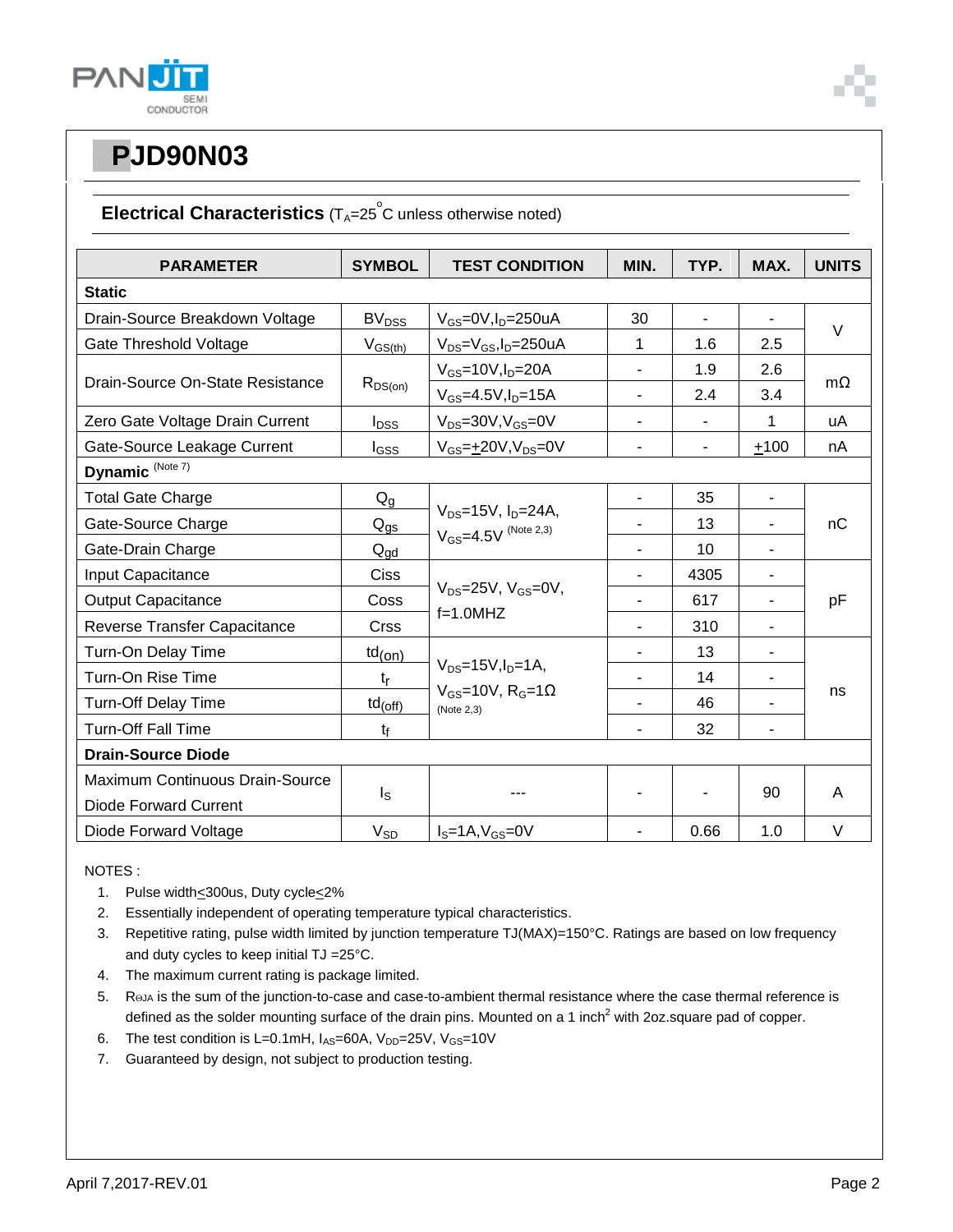



**TYPICAL CHARACTERISTIC CURVES**

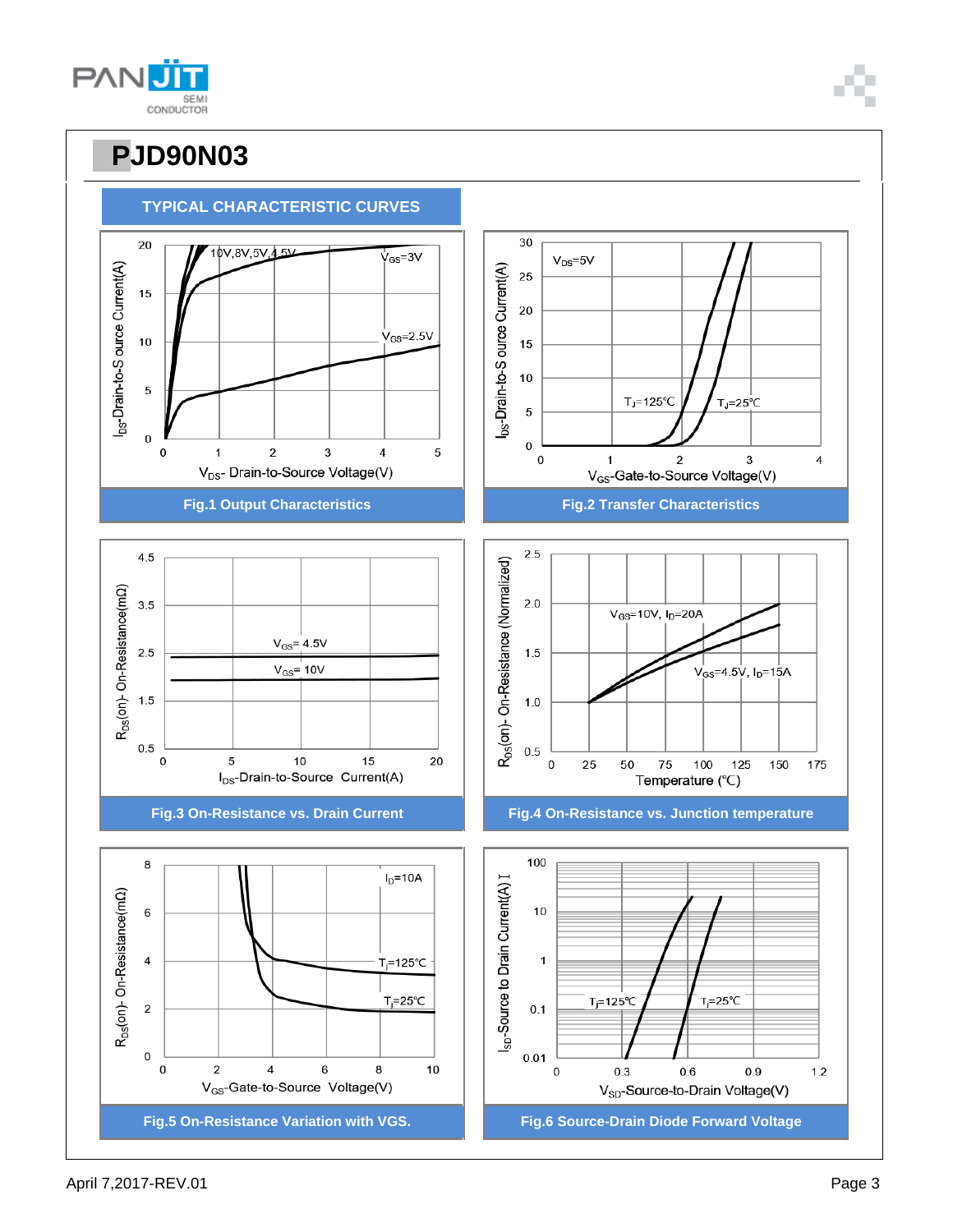



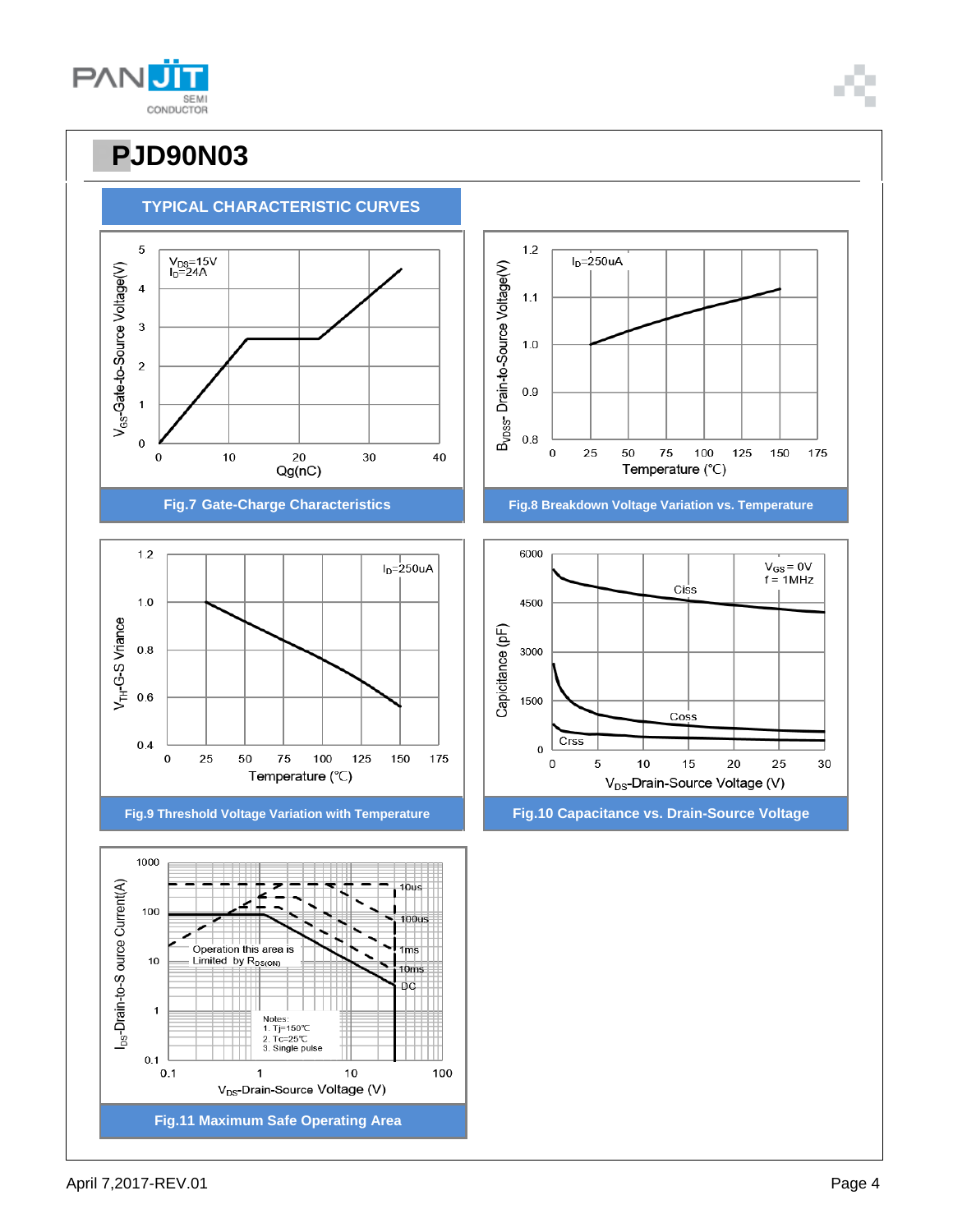



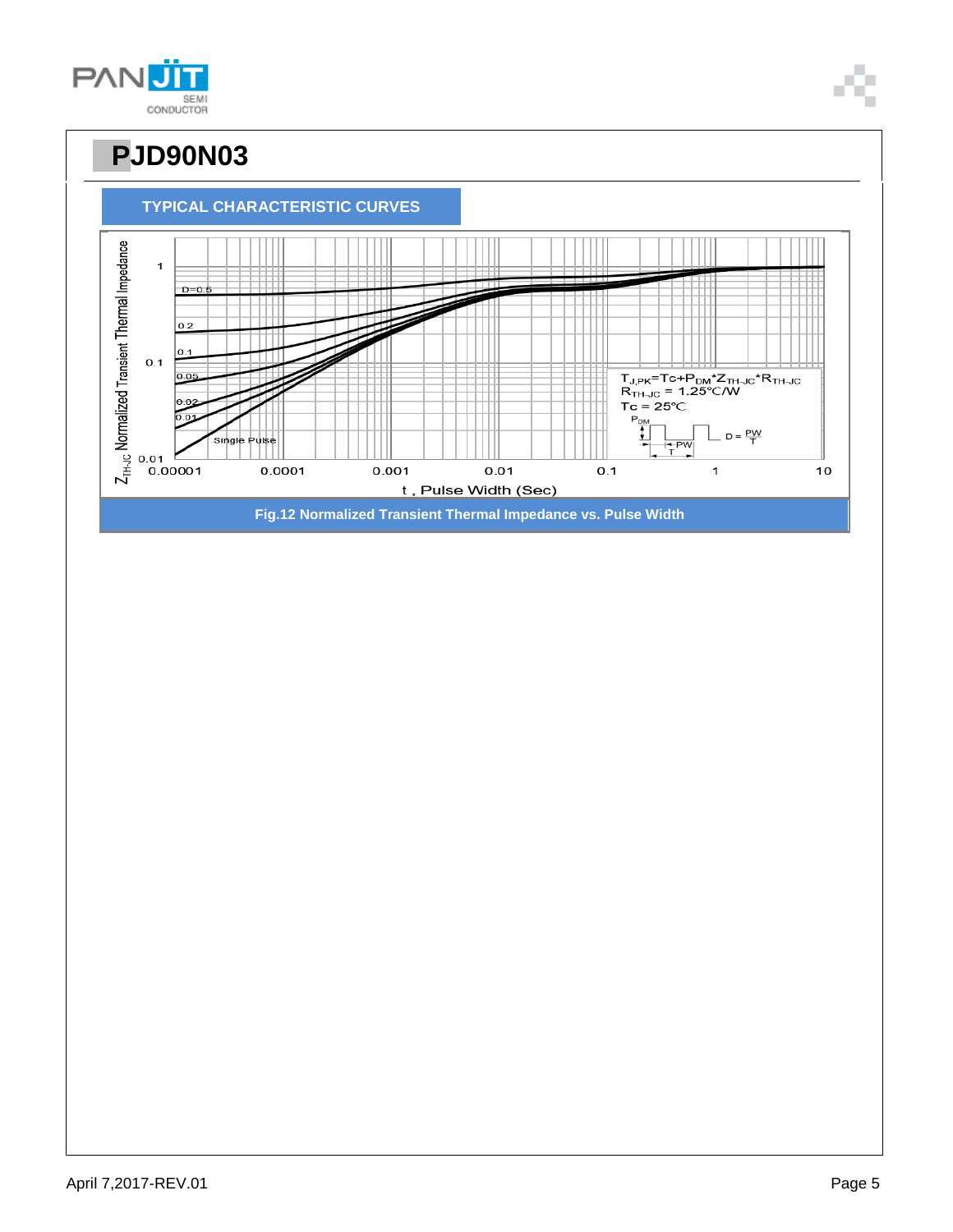

**Packaging Information .**



# $\frac{0.246 \text{ MIN}}{(6.25) \text{ MIN}}$  $\frac{0.260}{(6.60)}$  $\begin{array}{c|c} 0.090 \\ \hline (2.29) \\ 0.180 \end{array}$  $(4.58)$

#### April 7,2017-REV.01 Page 6

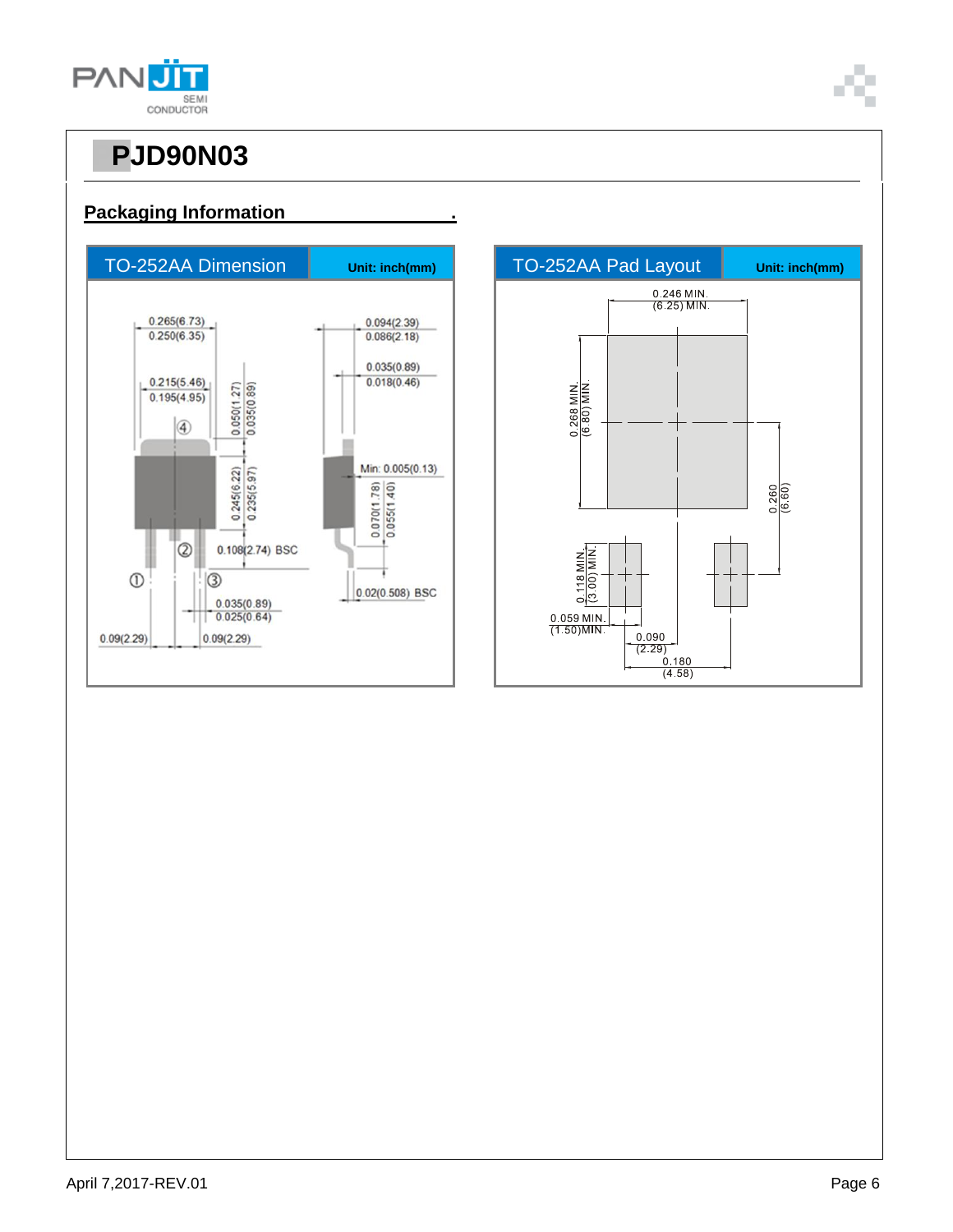



### **PART NO PACKING CODE VERSION**

| <b>Part No Packing Code</b> | Package Type    | <b>Packing Type</b> | <b>Marking</b> | Version      |
|-----------------------------|-----------------|---------------------|----------------|--------------|
| PJD90N03 L2 00001           | <b>TO-252AA</b> | 3,000pcs / 13" reel | D90N03         | Halogen free |